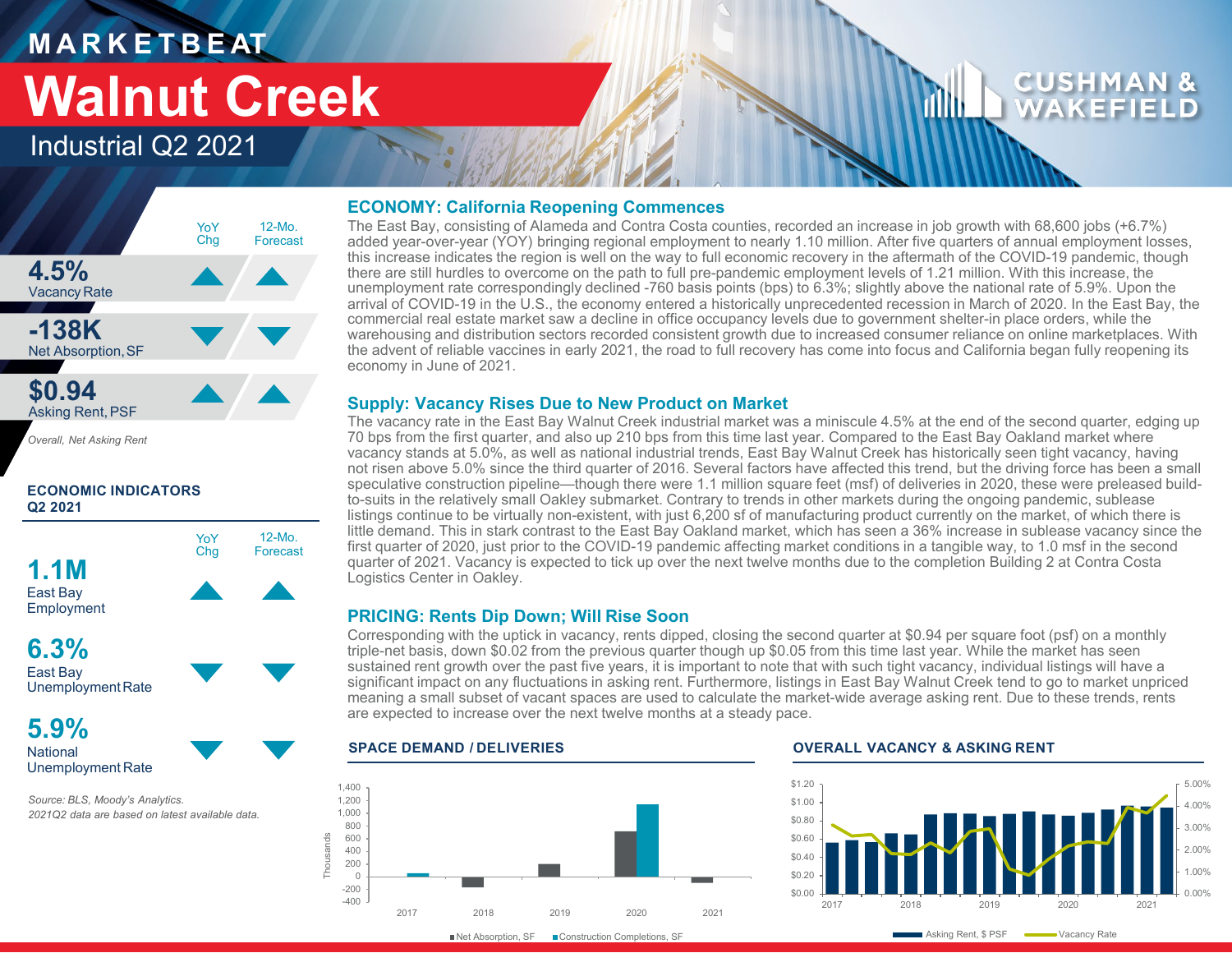# **M A R K E T B E AT** Industrial Q2 2021 **Walnut Creek**

# **DEMAND: Occupancy Declines Following 2020 Rally**

After a phenomenal 2020 showing, in which net absorption totaled positive 716,855 square feet (sf) due to the delivery of preleased new construction in the Antioch/Oakley submarket, occupancy growth was in the red in the second quarter, totaling negative 137,682, and negative 93,820 sf so far in 2021. The decline was entirely concentrated in the Pittsburg and Antioch/Oakley submarkets where 146,082 sf of vacant space was added in the second quarter. Demand for traditional, small-block industrial space has tapered off in recent months, as requirements in this size range are typically local or regional credit tenants, who have been generally more affected by the ongoing COVID-19 pandemic than larger users. Nationally, there has been sharp increase in demand from the e-commerce sector, but due to the small-block nature of the East Bay Walnut Creek inventory, these requirements tend to not migrate to the market. With the vacancy rate forecasted to increase slightly in the coming year, net absorption is expected to decrease slightly.

# **RENT BY MARKET (\$ PSF, NNN)**





### **SUBMARKET COMPARISON**

# **Outlook**

- Asking rents closed the second quarter at \$0.94 psf, recording an increase of \$0.05 from this time last year. With tight vacancy and a lack of pricing information on the scant amount of listings on the market, rents are expected to increase slightly in the next year.
- The vacancy rate was 4.5% at the end of the second quarter and has not risen above 5.0% since the third quarter of 2016. Vacancy is expected to tick up slightly over the next year as several small-block spaces come to market.
- Net absorption totaled negative 137,682 sf in the second quarter, following occupancy increases of positive 716,855 sf in 2020 due primarily to delivery of preleased new construction in Oakley. With the forecasted vacancy rise, net absorption will dip in the coming quarters.

### **ASKING RENT COMPARISON**

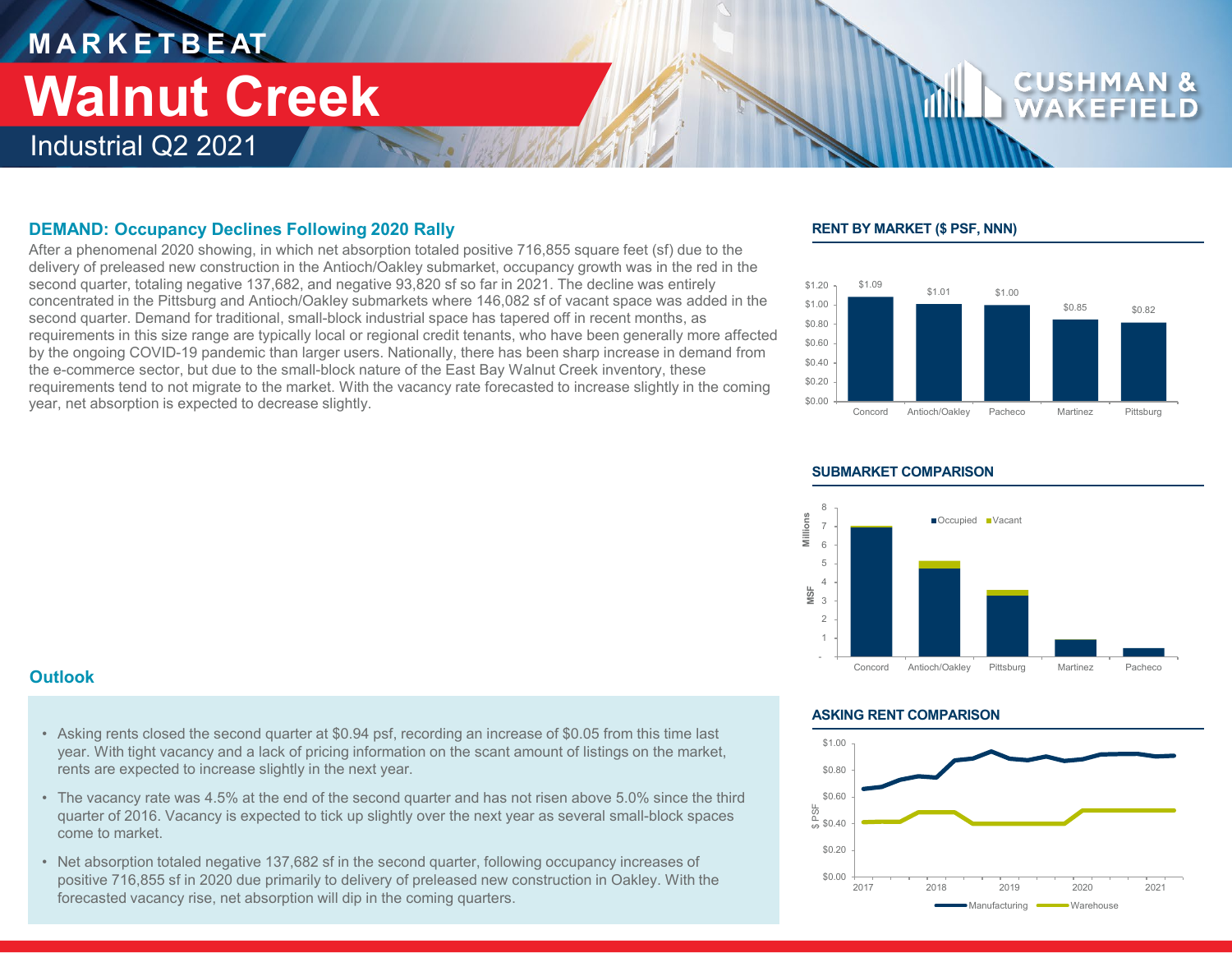# **M A R K E T B E AT** Industrial Q2 2021 **Walnut Creek**

# CU

# **MARKET STATISTICS**

| <b>SUBMARKET</b>                                                                                          | <b>INVENTORY</b><br>(SF) | <b>OVERALL VACANT</b><br>(SF) | <b>OVERALL</b><br><b>VACANCY RATE</b> | <b>CURRENT QTR</b><br><b>OVERALL NET</b><br><b>ABSORPTION (SF)</b> | <b>YTD OVERALL</b><br><b>NET ABSORPTION</b><br>(SF) | <b>UNDER CNSTR</b><br>(SF) | <b>CONSTR</b><br><b>COMPLETIONS</b><br>(SF) | <b>OVERALL</b><br><b>WEIGHTED AVG</b><br><b>NET RENT (MF)</b> | <b>OVERALL</b><br><b>WEIGHTED AVG</b><br><b>NET RENT (W/D)</b> | <b>OVERALL</b><br><b>WEIGHTED AVG</b><br><b>NET RENT</b> |
|-----------------------------------------------------------------------------------------------------------|--------------------------|-------------------------------|---------------------------------------|--------------------------------------------------------------------|-----------------------------------------------------|----------------------------|---------------------------------------------|---------------------------------------------------------------|----------------------------------------------------------------|----------------------------------------------------------|
| Martinez                                                                                                  | 945,986                  | 5,155                         | 0.5%                                  | $\overline{0}$                                                     | 1,758                                               | $\mathbf 0$                | $\Omega$                                    | \$0.85                                                        | \$0.73                                                         | \$0.85                                                   |
| Pacheco                                                                                                   | 479,897                  | $\mathbf 0$                   | $0.0\%$                               | $\overline{0}$                                                     | $\mathbf 0$                                         | $\mathbf 0$                | $\Omega$                                    | \$1.00                                                        | \$0.00                                                         | \$1.00                                                   |
| Pittsburg                                                                                                 | 3,595,281                | 288,345                       | 8.0%                                  | $-92,956$                                                          | $-94,094$                                           | $\mathbf{0}$               | $\Omega$                                    | \$0.82                                                        | \$0.40                                                         | \$0.82                                                   |
| Concord                                                                                                   | 7,027,836                | 71,117                        | 1.0%                                  | 8,400                                                              | 40,975                                              | $\mathbf 0$                | $\Omega$                                    | \$1.09                                                        | \$0.90                                                         | \$1.09                                                   |
| Antioch/Oakley                                                                                            | 5,164,347                | 408,974                       | 7.9%                                  | $-53,126$                                                          | $-42,459$                                           | $\mathbf 0$                | $\mathbf{0}$                                | \$1.01                                                        | \$0.50                                                         | \$1.01                                                   |
| <b>TOTAL</b>                                                                                              | 17,213,347               | 773,591                       | 4.5%                                  | $-137,682$                                                         | $-93,820$                                           | $\bullet$                  | $\mathbf{0}$                                | \$0.91                                                        | \$0.50                                                         | \$0.94                                                   |
| *Rental rates reflect weighted net asking \$psf/year<br>$MF =$ Manufacturing W/D = Warehouse/Distribution |                          |                               |                                       |                                                                    |                                                     |                            |                                             |                                                               |                                                                |                                                          |

# **KEY LEASE TRANSACTIONS Q2 2021**

| <b>PROPERTY</b>    | <b>SUBMARKET</b> | <b>TENANT</b>         | <b>RSF</b> | <b>TYPE</b> |
|--------------------|------------------|-----------------------|------------|-------------|
| 4100 Wilbur Avenue | Oakley           | Paramount Can Company | 50,000     | New Lease   |
| 1910 Mark Court    | Concord          | Electric Tech         | 20,239     | Renewal*    |

*\*Renewals not included in leasing statistics*

# **KEY SALES TRANSACTIONS Q2 2021**

| <b>PROPERTY</b>          | <b>SUBMARKET</b> | <b>SELLER / BUYER</b>                 | SF    | <b>PRICE/S PSF</b> |
|--------------------------|------------------|---------------------------------------|-------|--------------------|
| 3240 Monument Way        | Concord          | HV Enterprises LLC / Weir Vannorsdall | 7.700 | \$1.2M/\$157       |
| 408-414 O Street         | Antioch          | Albert Cianfichi / Undisclosed        | 7.108 | \$0.9M / \$120     |
| 701 Fulton Shipyard Road | Antioch          | John Freschi / Mehran Sefidi          | 7,000 | \$1.1M / \$161     |

# **KEY CONSTRUCTION PROJECTS**

| <b>PROPERTY</b>               | <b>SUBMARKET</b> | <b>MAJOR TENANT</b> |           | OWNER/DEVELOPER        |
|-------------------------------|------------------|---------------------|-----------|------------------------|
| Contra Costa Logistics Center | Oakley           | IV/A                | 2,200,000 | NorthPoint Development |